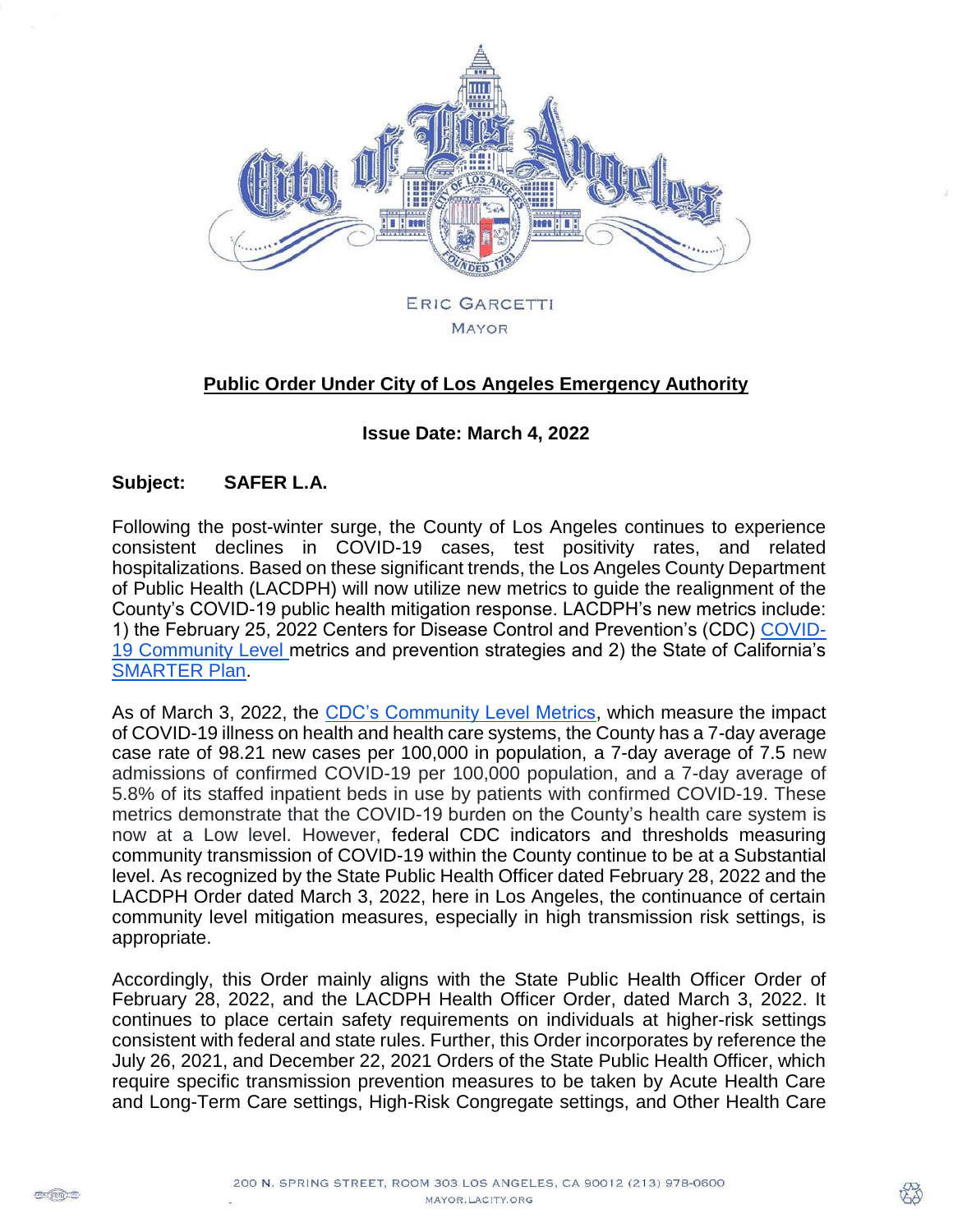settings. Significantly, the State Orders recognize that local government entities, including the City of Los Angeles, businesses, and venues may choose to continue requiring more protective infection control precautions for their customers, visitors and workers.

Since mid-January 2022, cases, test positivity, and hospitalization rates are consistently decreasing. However, here in Los Angeles, COVID-19 remains a concern to public health. Even though more people in the County are vaccinated, there are still millions of people in the County who are not yet fully vaccinated, including children under 5 years old, who are not currently eligible, and people who are immunocompromised and may be vulnerable to infection and disease. Most COVID-19 infections are spread by people with no or mild symptoms. The Omicron variant, currently the predominant strain in Los Angeles County, spreads more easily than the original virus that causes COVID-19. In the absence of masking while in indoor settings, unvaccinated and partially vaccinated persons are more likely to get infected and spread the virus, which is transmitted through the air and concentrates in indoor settings.

Current vaccines lower the risk of infection and, if infected, help protect against severe illness, hospitalizations, and deaths due to infection with the Omicron variant. However, breakthrough infections in people who are vaccinated can occur, but at a significantly lower rate than those among persons who are not fully vaccinated.<sup>1</sup> People who are up to date (up to date means fully vaccinated and received a booster dose, or fully vaccinated but not yet booster-eligible) with their COVID-19 vaccines and get COVID-19 are less likely to develop severe illness, be hospitalized, or die than those who are unvaccinated and get COVID-19. Additionally, according to the CDC "…getting a COVID-19 vaccination is a safer and more dependable way to build immunity to COVID-19 than getting sick with COVID-19. COVID-19 vaccination causes a more predictable immune response than infection with the virus that causes COVID-19." Conversely, the level of protection people get from COVID-19 infection alone may vary widely depending on how mild or severe their illness was, the time since their infection, which variant they were infected with, and their age. Increasing evidence shows that a combination of infection and completion of the primary series of vaccination can build strong hybrid immunity.

Based on this current science, the best way to reduce the current level of community transmission, reduce the likelihood of new variants emerging, and prevent future surges is for everyone who is eligible, including those who have recovered from COVID-19, to get fully vaccinated and be up to date on their vaccines as soon as possible. People at risk for severe illness from COVID-19 (more likely to be hospitalized, need intensive care, require a ventilator to help them breathe, or die), such as unvaccinated older adults, people from racial and ethnic minority groups, and individuals with [underlying medical](https://www.cdc.gov/coronavirus/2019-ncov/need-extra-precautions/people-with-medical-conditions.html)  [conditions associated with higher risk for severe COVID-19,](https://www.cdc.gov/coronavirus/2019-ncov/need-extra-precautions/people-with-medical-conditions.html) <sup>2</sup> and members of their

 $\overline{\phantom{a}}$ 

 $1$ People are considered "fully vaccinated" against COVID-19 two weeks or more after they have received the second dose in a 2dose COVID-19 vaccine series (e.g., Pfizer-BioNTech or Moderna), a single-dose of Johnson and Johnson [J&J]/Janssen COVID19 vaccine, or finished the series of a COVID-19 vaccine that has bee[n listed for emergency use b](https://extranet.who.int/pqweb/vaccines/covid-19-vaccines)y the World Health Organization.

 $2$  Based on the current evidence, a person with one or more of the medical conditions listed below is more likely to get very sick (more likely to be hospitalized, need intensive care, require a ventilator to help them breathe, or die) from COVID-19. The underlying medical conditions associated with high risk severe COVID-19 include: Cancer, Cerebrovascular disease, Chronic kidney disease, Chronic lung diseases (Interstitial lung disease, Pulmonary embolism, Pulmonary hypertension, Bronchiectasis, COPD (chronic obstructive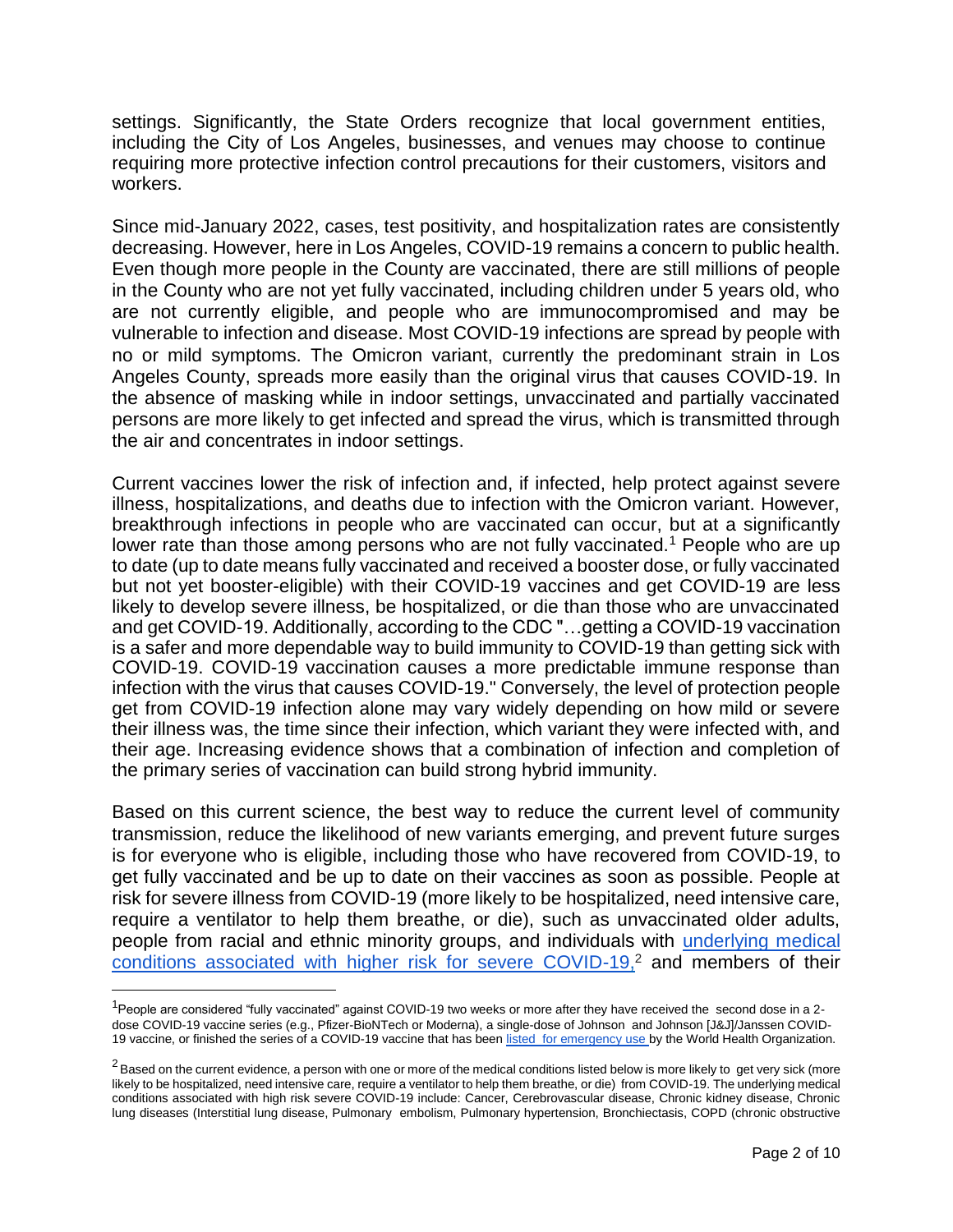households are strongly urged to get vaccinated as soon as they can. And all persons who are fully vaccinated should also receive a booster dose of the COVID-19 vaccine as soon as they are eligible since studies show that the protection from the primary COVID-19 vaccination decreases over time. With an increased immune response, people should have improved protection against getting infected with and seriously ill from COVID-19, including the variants.

The primary intent of this Order is to continue to protect the most vulnerable, including those at risk of experiencing elevated rates of illness and death, from COVID-19, including those in higher transmission risk settings, safeguard the functioning of hospitals and the health care system, and to prevent the unconstrained spread and significant illness. In addition, this Order is intended to continue increasing COVID-19 vaccination and booster dose rates. The goal of this Order is to reduce transmission of COVID-19 long-term so that the whole community is safer, and the COVID-19 health emergency can come to an end.

Under the provisions of Section 231(i) of the Los Angeles City Charter and Chapter 3, Section 8.27 of the Los Angeles Administrative Code, I hereby declare that the Safer L.A. Order, dated February 24, 2022, is withdrawn and superseded by this Order, which is necessary for the protection of life and property in the City of Los Angeles and is effective on Friday, March 5, 2022 at 12:01 AM:

**1**. All persons living and working within the City of Los Angeles should continue to always practice required and recommended COVID-19 infection control measures at all times and when among other persons when in community, work, social, or school settings, especially when multiple unvaccinated persons from different households may be present and in close contact with each other, especially when in indoor or crowded outdoor settings.

All persons in the general public diagnosed with COVID-19 must review and comply with the requirements for isolation provided in the County's Health Officer Public Health Emergency [Isolation Order.](http://publichealth.lacounty.gov/media/Coronavirus/docs/HOO/HOO_Coronavirus_Blanket_Isolation.pdf) And those who were exposed to someone who tested positive for COVID-19 while the positive person was infectious must review and comply with the quarantine requirements provided in the County's Health Officer Public Health Emergency [Quarantine Order.](http://publichealth.lacounty.gov/media/Coronavirus/docs/HOO/HOO_Coronavirus_Blanket_Quarantine.pdf) Separate isolation and quarantine requirements are outlined in the [Coronavirus Disease 2019: Infection Prevention Guidance for Healthcare](http://publichealth.lacounty.gov/acd/ncorona2019/healthfacilities/HCPMonitoring/)  [Personnel](http://publichealth.lacounty.gov/acd/ncorona2019/healthfacilities/HCPMonitoring/) and in [Appendix T1: Reopening Protocols for K-12 Schools for students in K-](http://publichealth.lacounty.gov/media/Coronavirus/docs/protocols/Reopening_K12Schools.pdf)[12 School Settings.](http://publichealth.lacounty.gov/media/Coronavirus/docs/protocols/Reopening_K12Schools.pdf)

 $\overline{\phantom{a}}$ pulmonary disease)), Chronic liver diseases (Cirrhosis, Non-alcoholic fatty liver disease, Alcoholic liver disease, Autoimmune hepatitis), Cystic fibrosis, Diabetes mellitus, type 1 and type 2, Disabilities (Attention-Deficit/Hyperactivity Disorder (ADHD), Cerebral Palsy, Congenital Malformations (Birth Defects), Limitations with self-care or activities of daily living, Intellectual and Developmental Disabilities, Learning Disabilities, Spinal Cord Injuries), Heart conditions (such as heart failure, coronary artery disease, or cardiomyopathies), HIV (human immunodeficiency virus), Mental health disorders (Mood disorders, including depression, Schizophrenia spectrum disorders), Neurologic conditions limited to dementia, Obesity (BMI ≥30 kg/m<sup>2</sup>), Primary Immunodeficiencies, Pregnancy and recent pregnancy, Physical inactivity, Smoking (current and former), Solid organ or hematopoietic cell transplantation, Tuberculosis, and Use of corticosteroids or other immunosuppressive medications.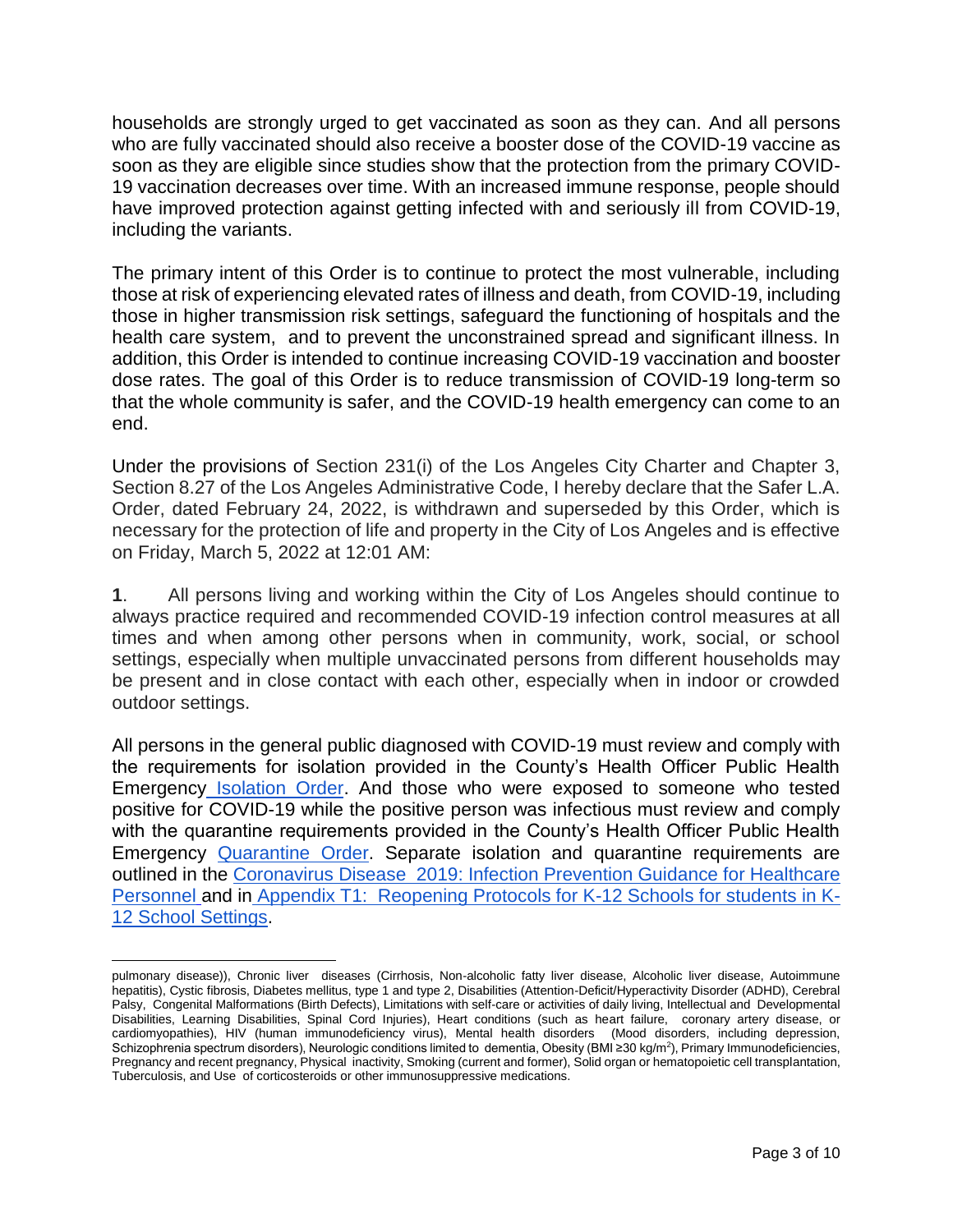## **2. Face Masks**

All individuals, businesses, and employers must follow the requirements included in this Order and the LACDPH Health Officer Order (dated March 3, 2022). These requirements and recommendations for the use of face masks are aligned with [February 28, 2022](https://www.cdph.ca.gov/Programs/CID/DCDC/Pages/COVID-19/guidance-for-face-coverings.aspx#:~:text=California%20Department%20of%20Public%20Health&text=Updates%20as%20of%20February%2028,vaccine%20status%2C%20continue%20indoor%20masking.)  [Guidance issued by the State Public Health Officer.](https://www.cdph.ca.gov/Programs/CID/DCDC/Pages/COVID-19/guidance-for-face-coverings.aspx#:~:text=California%20Department%20of%20Public%20Health&text=Updates%20as%20of%20February%2028,vaccine%20status%2C%20continue%20indoor%20masking.) LACDPH and the State Public Health Officer strongly recommend that all persons, regardless of vaccination status, continue to wear face masks indoors to prevent transmission to:

- Persons with a higher risk of infection (e.g., unvaccinated or immunocompromised persons),
- Persons with prolonged, cumulative exposures (e.g., workers), or
- Persons whose vaccination status is unknown.

When people wear a well-fitting mask with good filtration correctly, they protect others as well as themselves. Consistent and correct mask use (covering nose and mouth) is especially important indoors when in close contact with others (less than six feet from) who are not fully vaccinated against COVID-19 or whose vaccination status is unknown.

### **a. Masks are required to be worn by everyone, 2 years of age or older, regardless of COVID-19 vaccination status, in the following City of Los Angeles settings:**

- i. On public transit (examples: airplanes, ships, ferries, trains, subways, buses, taxis, and ride-shares);
- ii. In transportation hubs (examples: airport, bus terminal, marina, train station, seaport or other port, subway station, or any other area that provides transportation);
- iii. Indoors in K-12 schools and childcare facilities through March 11, 2022 (See, [Appendix T1](http://publichealth.lacounty.gov/media/Coronavirus/reopening-la.htm#daycamps) for recent updates to K-12 School masking requirements, attached to the LACDPH Health Officer Order dated March 3, 2022). Beginning March 12, 2022, the universal masking requirement for K-12 Schools and Childcare settings will terminate. Both the County and State Public Health Officer strongly recommend that individuals in these settings continue to mask in indoor settings when the universal masking requirement lifts;
- iv. Healthcare settings (including long-term care facilities and adult and senior care facilities). This requirement applies to all health care settings, including those that are not covered by the State Health Officer Order issued on July [26, 2021;](https://www.cdph.ca.gov/Programs/CID/DCDC/Pages/COVID-19/Order-of-the-State-Public-Health-Officer-Unvaccinated-Workers-In-High-Risk-Settings.aspx)
- v. State and local correctional facilities and detention centers;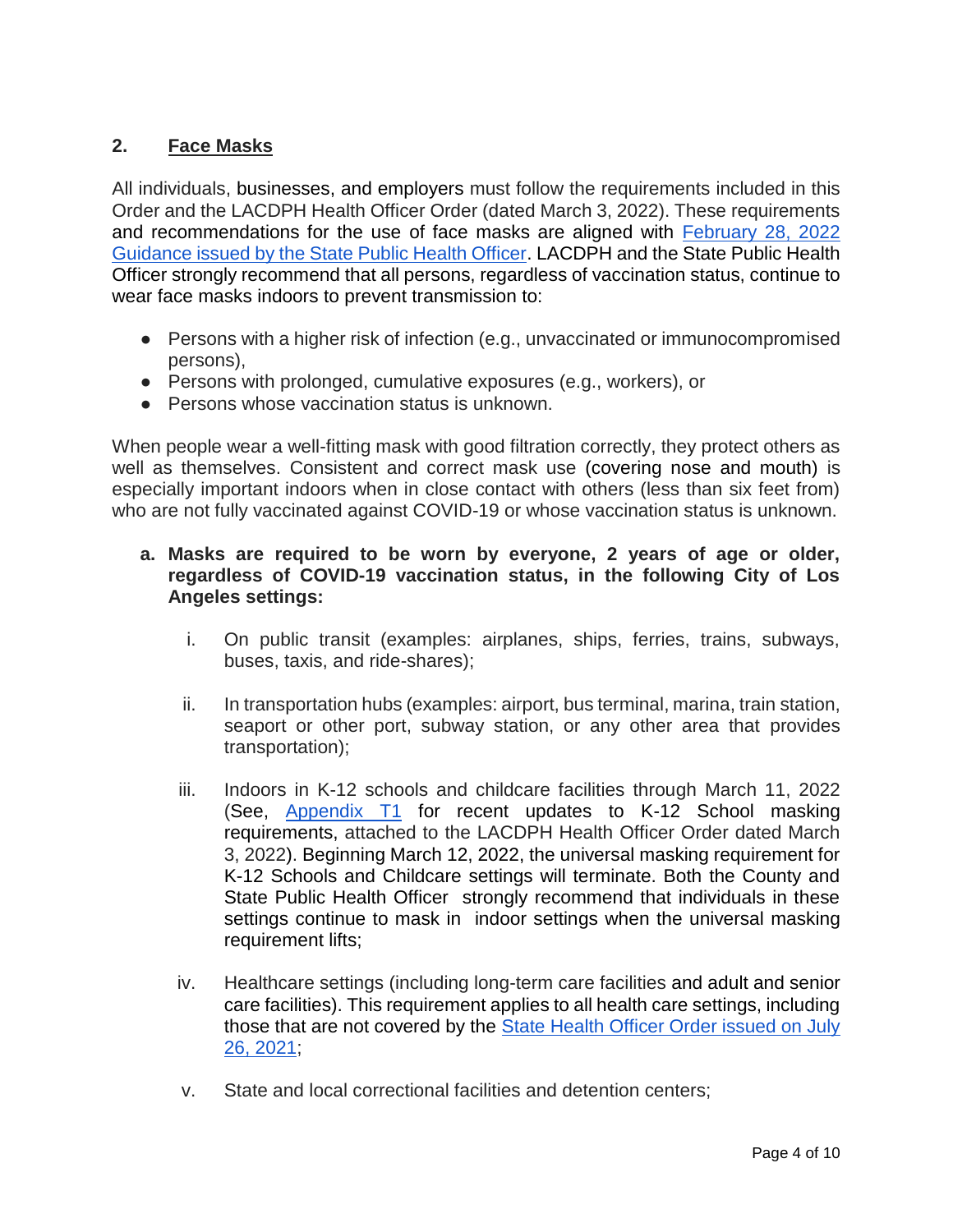- vi. Homeless shelters, emergency shelters, and cooling and heating centers; and
- vii. City of Los Angeles facilities.
- b. Masks are strongly recommended for all persons, regardless of vaccine status, in other indoor public settings and businesses (examples: retail, restaurants, theaters, family entertainment centers, cardrooms, and meetings). Well-fitting and better filtering masks (e.g., double masks, high filtration cloth masks, medical masks) and respirators (e.g., N95s, KN95s, KF94s) are highly recommended. In settings where masks are strongly recommended, businesses, venue operators, or hosts should, as a strategy to reduce the risk of transmission at their site(s), consider:
	- i. Providing information to all patrons, guests, and attendees regarding mask recommendations or their masking requirements for all persons regardless of vaccine status.
	- ii. Providing information to all patrons, guests and attendees to consider [better fit and filtration](http://publichealth.lacounty.gov/acd/ncorona2019/masks/#kindofmask) for their masks. Surgical masks or higher-level respirators (e.g., N95s, KN95s, KF94s) with a good fit are recommended over cloth masks.
	- iii. Requiring all patrons, workers, or both to wear masks, especially when risk in the community may be substantial or high, or if those being served are at high risk for severe disease or illness.
	- iv. Requiring attendees who do not provide proof of full vaccination to enter an Indoor Mega Event to continue masking during the event, especially when not actively eating or drinking.
- c. Special considerations are made for people with communication difficulties or certain disabilities. Clear masks or cloth masks with a clear plastic panel that fit well are an [alternative type of mask](http://publichealth.lacounty.gov/acd/ncorona2019/masks/#specialconsiderations) for people who interact with: people who are deaf or hard of hearing, children or students learning to read, people learning a new language, and people with disabilities.
- d. All local government entities, businesses, venue operators or hosts should implement measures to clearly communicate the masking requirements to all persons on their premises.
- e. No person can be prevented from wearing a mask as a condition of participation in an activity or entry into a business.
- f. In workplaces, most employers and businesses are subject to the Cal/OSHA [COVID-19 Emergency Temporary Standards \(ETS\)](https://www.dir.ca.gov/dosh/coronavirus/ETS.html) and some to the [Cal/OSHA](https://www.dir.ca.gov/dosh/dosh_publications/ATD-Guide.pdf)  [Aerosol Transmissible Diseases Standards,](https://www.dir.ca.gov/dosh/dosh_publications/ATD-Guide.pdf) and should consult those regulations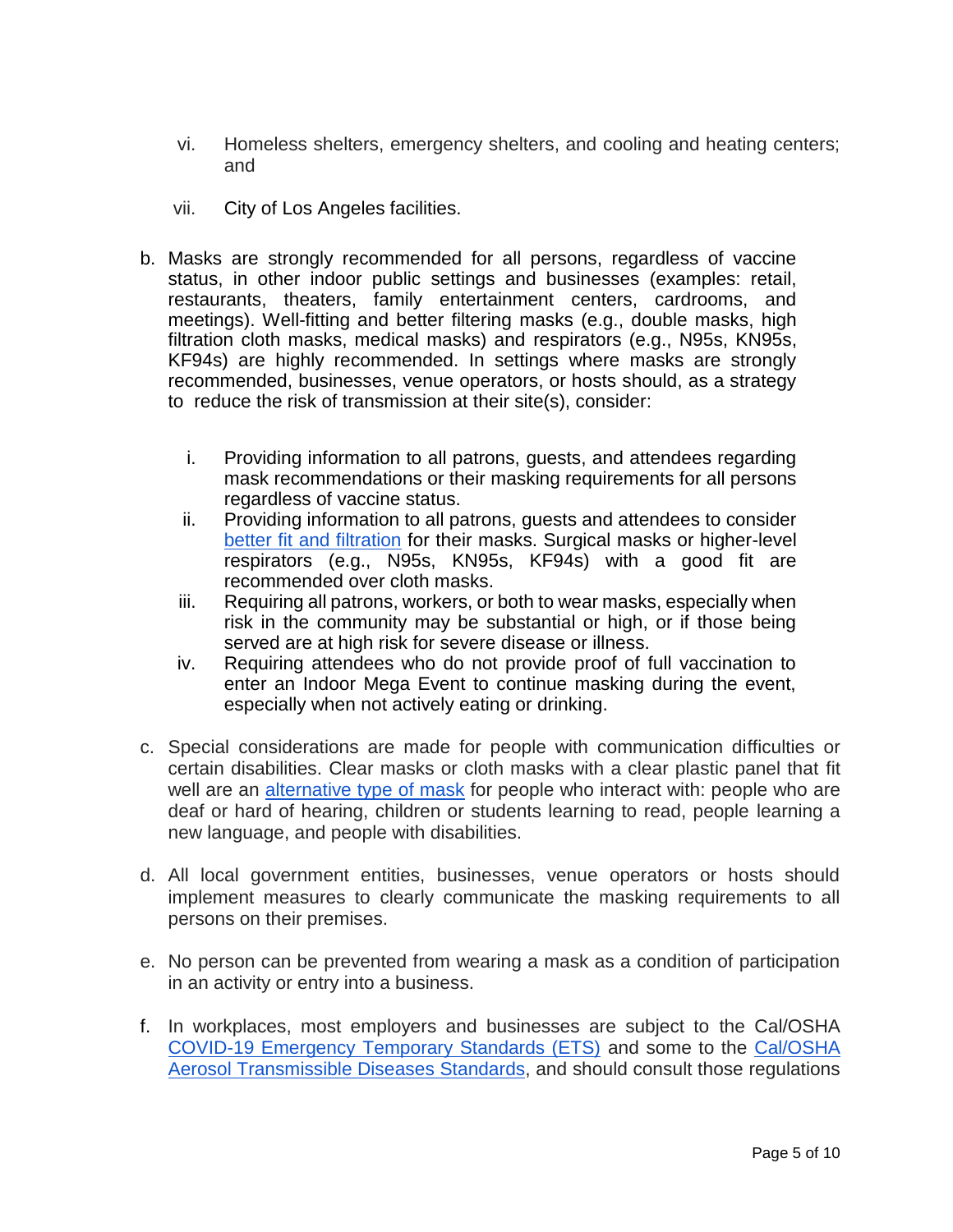for additional applicable requirements. The ETS allow local health jurisdictions to require more protective mandates.

- i. In workplace establishments and settings with active outbreaks, the site is required to cooperate with LACDPH's investigation of the outbreak, and quarantine and isolation may be extended for additional days by County Public Health outbreak investigators to help lower the risk of ongoing transmission at the site.
- ii. Healthcare personnel in any setting must comply with the State's *Guidance on Quarantine for Health Care Personnel (HCP) Exposed to SARS-CoV-2 and Return to Work for HCP with COVID-19*, as described in [AFL-21-08.7.](https://www.cdph.ca.gov/Programs/CHCQ/LCP/Pages/AFL-21-08.aspx)
- g. In workplace indoor settings where masking is recommended, but not required, employers are required to offer for voluntary use a well-fitting medical mask<sup>3</sup> or respirator, such as an N95, KN95, or KF94, at no cost to their employees who work indoors and have contact with other workers, customers, or members of the public, or in vehicles with more than one person. Please note that Cal/OSHA COVID-19 ETS require that employers provide respirators upon request for voluntary use to employees who are not fully vaccinated and who are working indoors or in vehicles with more than one person.
	- i. Employers that elect to maintain universal masking indoors at their business, facility, or venue should provide well-fitting medical masks at no cost to their employees.

### **3. Mandatory Reporting by Businesses and Governmental Entities**

Persons and businesses within the County of Los Angeles Public Health Jurisdiction, are required to follow the COVID-19 infection control protocols and guidance provided by the LACDPH regarding isolation of persons confirmed or suspected to be infected with the virus that causes COVID-19 disease or quarantine of those exposed to and at risk of infection from COVID-19. In instances where the County has not provided specific guidance or protocols, specific guidance or protocols established by the State Public Health Officer shall control.

a. In the event that an owner, manager, or operator of any business knows of three (3) or more cases of COVID-19 among their employees, assigned or contracted workers or volunteers, within a span of 14 days, the employer must report this outbreak to the Los Angeles County Department of Public Health at (888) 397- 3993 or (213) 240-7821, or online at [www.redcap.link/covidreport.](http://www.redcap.link/covidreport)

 $\overline{\phantom{a}}$ 

<sup>&</sup>lt;sup>3</sup> Masks with an adjustable nose bridge that are made of at least three layers of non-woven material (melt-blown fabric and/or polypropylene) will provide increased protection and meet the requirements for a "medical mask." These masks are often sold as disposable, protective, medical, or surgical masks.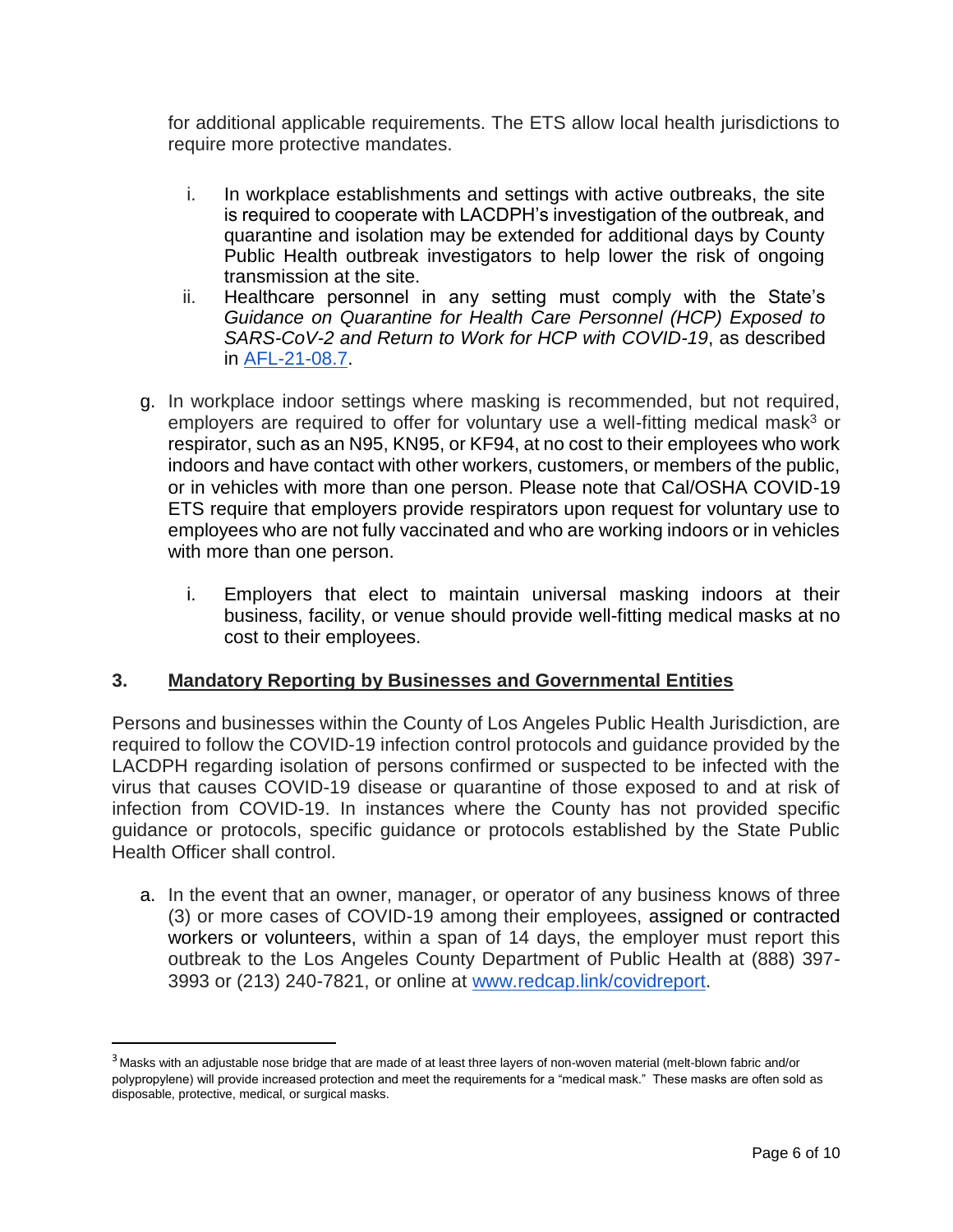b. In the event that an owner, manager, or operator of any business is informed that one or more employees, assigned or contracted workers, or volunteers of the business has tested positive for, or has symptoms consistent with COVID-19 (case), the employer must have a protocol to require the case(s) to isolate themselves at home and require the immediate self-quarantine of all employees that had a workplace exposure to the case(s).

### **4**. **LACDPH Best Practice Guidance.**

- a. All individuals and businesses are strongly urged to follow the LACDPH Best Practice Guidance, containing health and safety recommendations for COVID-19.
- b. Considerations for Persons at Higher Risk for Negative Health Outcomes: People at risk for severe illness or death from COVID-19–such as unvaccinated older adults and unvaccinated individuals with [underlying medical conditions associated](https://www.cdc.gov/coronavirus/2019-ncov/need-extra-precautions/people-with-medical-conditions.html)  [with higher risk for severe COVID-19–](https://www.cdc.gov/coronavirus/2019-ncov/need-extra-precautions/people-with-medical-conditions.html)and members of their household, should defer participating in activities with other people outside their household where taking protective measures, including wearing face masks and social distancing, may not occur or will be difficult, especially indoors or in crowded spaces. For those who are not yet fully vaccinated, staying home or choosing outdoor activities as much as possible with physical distancing from other households whose vaccination status is unknown is the best way to prevent the risk of COVID-19 transmission.
- c. Encourage Activities that Can Occur Outdoors. All businesses and governmental entities are urged to consider moving operations or activities outdoors, where feasible and to the extent allowed by local law and permitting requirements, because there is generally less risk of COVID-19 transmission outdoors as opposed to indoors.
- d. Ventilation Guidelines. All businesses and governmental entities with indoor operations are urged to review the Ventilation Guidelines and implement ventilation strategies for indoor operations as feasible. See California Department of Public Health [Interim Guidance for Ventilation, Filtration and Air Quality in Indoor](https://www.cdph.ca.gov/Programs/CID/DCDC/Pages/COVID-19/Interim-Guidance-for-Ventilation-Filtration-and-Air-Quality-in-Indoor-Environments.aspx) [Environments](https://www.cdph.ca.gov/Programs/CID/DCDC/Pages/COVID-19/Interim-Guidance-for-Ventilation-Filtration-and-Air-Quality-in-Indoor-Environments.aspx) for detailed information. Nothing in this Order limits any ventilation requirements that apply to particular settings under federal, state, or local law.
- e. High-Risk Health Care and Congregate Settings. This Order incorporates by reference, the State Public Health Officer Order of July 26, 2021, which requires additional statewide facility-directed measures to protect particularly vulnerable populations. The Order is found here: [State Public Health Officer Order of July 26,](https://www.cdph.ca.gov/Programs/CID/DCDC/Pages/COVID-19/Order-of-the-State-Public-Health-Officer-Unvaccinated-Workers-In-High-Risk-Settings.aspx#:~:text=LetterContentArea-,State%20Public%20Health%20Officer%20Order%20of%20July%2026%2C%202021,an%20additional%209%25%20partially%20vaccinated.)  [2021.](https://www.cdph.ca.gov/Programs/CID/DCDC/Pages/COVID-19/Order-of-the-State-Public-Health-Officer-Unvaccinated-Workers-In-High-Risk-Settings.aspx#:~:text=LetterContentArea-,State%20Public%20Health%20Officer%20Order%20of%20July%2026%2C%202021,an%20additional%209%25%20partially%20vaccinated.)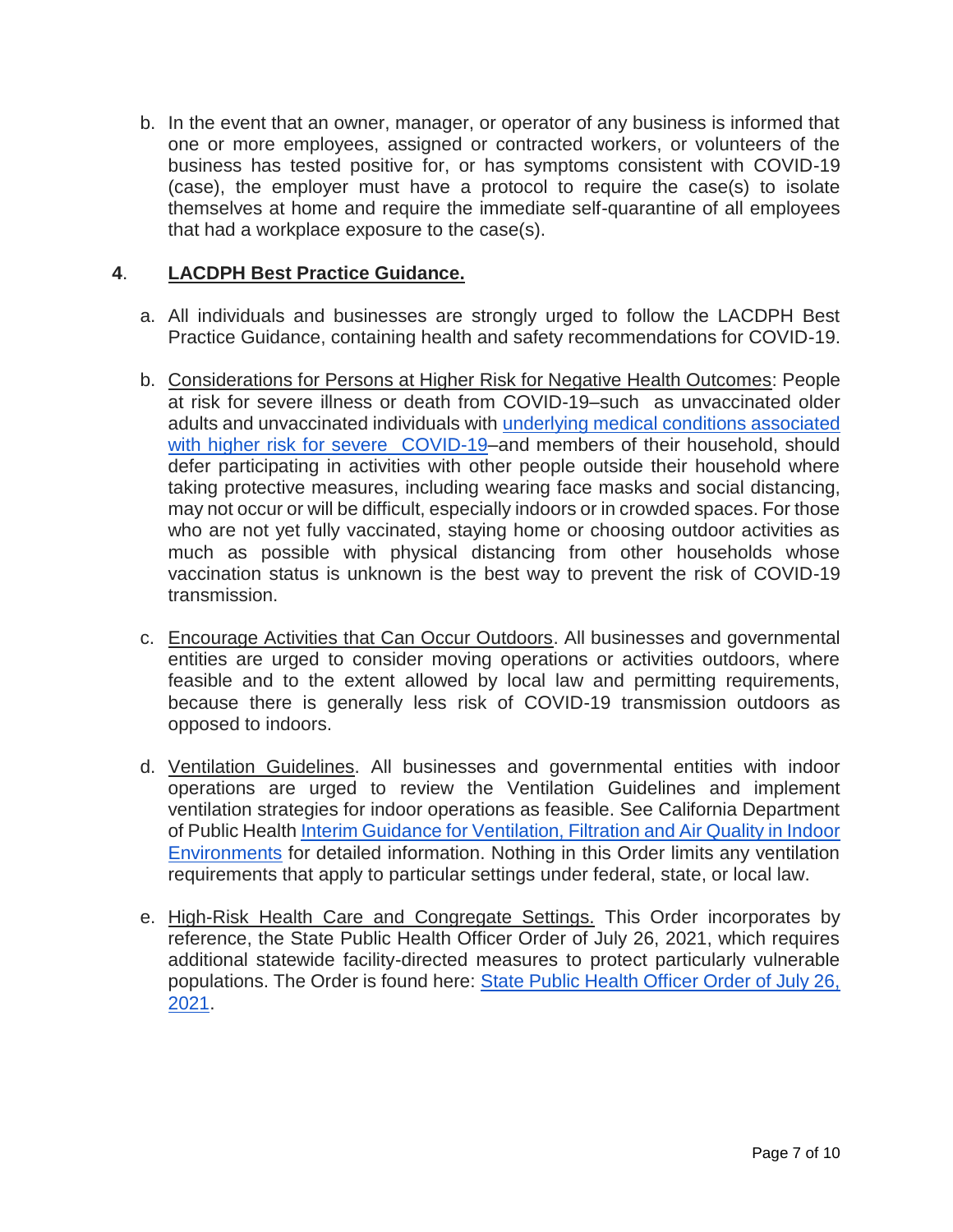### **5. Sectors that Continue to Require Additional Risk Reduction Measures.**

The following sectors serve persons and populations that have lower rates of vaccination, who are at higher risk of being infected, or who are not yet eligible to be vaccinated. As such, these sectors continue to require additional risk reduction measures and must operate subject to the following conditions listed below and those specified in the County sector-specific reopening protocol(s) located at: [http://publichealth.lacounty.gov/media/Coronavirus/index.htm.](http://publichealth.lacounty.gov/media/Coronavirus/index.htm)

In settings where pre-entry verification of vaccination or a negative COVID-19 viral test result is not required by the County, local government entities, such as the City of Los Angeles, businesses, venue operators, and hosts may choose to require pre-entry verification of COVID-19 vaccination, pre-entry verification of a negative COVID-19 viral test result, or both as an additional, important strategy to reduce transmission at their site(s), regardless of masking. **Note**: The City of Los Angeles requires proof of full vaccination with a COVID-19 vaccine to enter certain public locations. For applicable City rules, please see Los Angeles Municipal Code Section 200.120 *et seq.* 

- **a. Day camps**. Day camp owners and operators must implement and post the required LACDPH Reopening Protocol for Day Camps, attached to the LACDPH Health Officer Order (dated March 3, 2022) as **[Appendix K.](http://publichealth.lacounty.gov/media/Coronavirus/reopening-la.htm#daycamps)**
- **b. Schools (K-12) and School Districts.** All public and private schools (K-12) and school districts within the County of Los Angeles may open for in-person classes. Educational facilities serving students at any grade level must prepare, implement and post the required LACDPH Reopening Protocols for K-12 Schools, attached to the LACDPH Health Officer Order (dated March 3, 2022) at **[Appendix T1](http://publichealth.lacounty.gov/media/coronavirus/reopening-la.htm#k12)**, and must follow the Protocol for COVID-19 Exposure Management Plan in K-12 Schools, attached to the LACDPH Health Officer Order (dated March 3, 2022) as **[Appendix T2](http://publichealth.lacounty.gov/media/coronavirus/reopening-la.htm#k12)**.
- **c. Recommendations for Both Outdoor and Indoor Mega Events:** At all Indoor and Outdoor Mega Events (1,000+ attendees for Indoor, and 10,000+ attendees for Outdoor), operators are encouraged to follow these additional recommendations:
	- 1. Assign staff to remind all guests of the recommendation to wear face masks while on the premises or location.
		- a. Encourage everyone to get vaccinated and receive a COVID-19 booster when eligible.
		- b. Facilitate increased ventilation of indoor spaces (i.e., open all windows and doors to increase natural airflow), following California Department of Public Health [Interim Guidance for](https://www.cdph.ca.gov/Programs/CID/DCDC/Pages/COVID-19/Interim-Guidance-for-Ventilation-Filtration-and-Air-Quality-in-Indoor-Environments.aspx)  [Ventilation, Filtration and Air Quality in Indoor Environments.](https://www.cdph.ca.gov/Programs/CID/DCDC/Pages/COVID-19/Interim-Guidance-for-Ventilation-Filtration-and-Air-Quality-in-Indoor-Environments.aspx)
		- c. Encourage everyone to sign up for [CA Notify](https://canotify.ca.gov/#section2) as an added layer of protection for themselves and the community to receive alerts when they have been in close contact with someone who tests positive for COVID-19.
		- d. Convey the risk of attending large, crowded events where the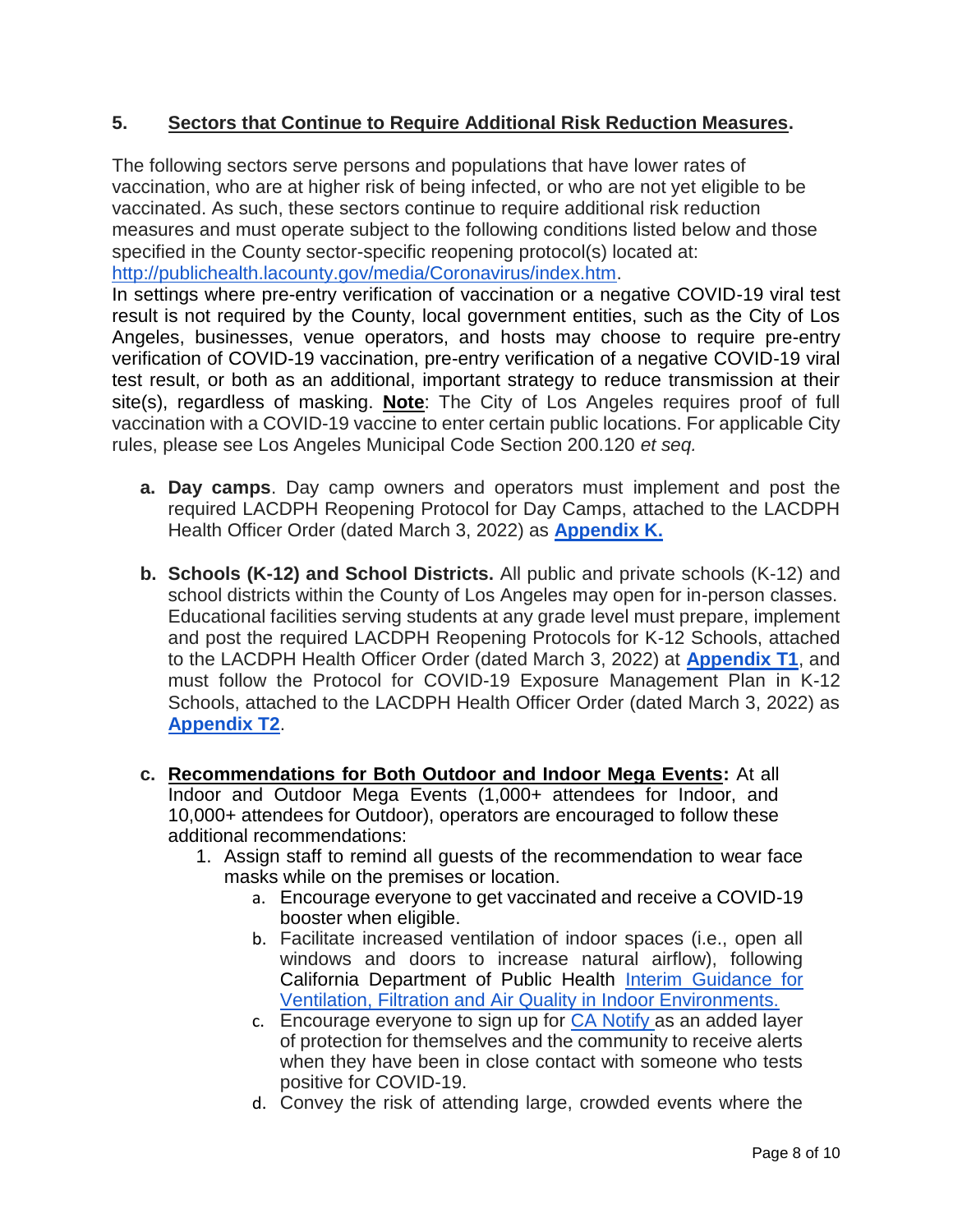vaccine status of other attendees may be unknown to the individuals.

- e. Convey the risk of attending large, crowded events for populations that may not currently be eligible for vaccination or may be immunocompromised and whose vaccine protection may be incomplete.
- **d. Overnight Organized/ Children's Camps.** An organized camp is a site with program and facilities established for the primary purpose of providing an overnight outdoor group living experience for recreational or other purposes for five days or more during one or more seasons of the year. A Notice of Intent to Operate must be submitted by the Camp operator to the Environmental Health Division at [Communityhealth@ph.lacounty.gov](mailto:Communityhealth@ph.lacounty.gov) prior to operation. The owner or operator of an Overnight Organized/Children's Camp must prepare, implement and post the required LACDPH Protocols for Overnight Organized / Children's Camps, attached to the LACDPH Health Officer Order (dated March 3, 2022 as **[Appendix K-1.](http://publichealth.lacounty.gov/media/coronavirus/reopening-la.htm#k12)**
- **e. Organized Youth Sports Activities.** Organized youth sports include all school (TK-12 Grades) and community-sponsored programs and recreational or athletic activities and privately organized clubs and leagues. Organized Youth Sport Protocols do not apply to collegiate or professional sports. The Protocol provides direction on outdoor and indoor youth sports activities to support an environment that presents less risk for participants of these sports. The organizers and operators of Organized Youth Sport Activities must review, implement and post the required LACDPH Protocol for Organized Youth Sports, effective September 1, 2021, attached to the LACDPH Health Officer Order (dated March 3, 2022) as **[Appendix S.](http://publichealth.lacounty.gov/media/coronavirus/reopening-la.htm#k12)**

6. If traveling, all individuals should follow all LACDPH and CDC travel guidance located at: <http://publichealth.lacounty.gov/media/Coronavirus/traveladvisory.htm> and [https://www.cdc.gov/coronavirus/2019-ncov/travelers/index.html.](https://www.cdc.gov/coronavirus/2019-ncov/travelers/index.html)

7. To the extent that this Order conflicts with earlier Orders, this Order shall supersede the others.

8. Failure to comply with this Order shall constitute a misdemeanor subject to fines and imprisonment. I hereby urge the Los Angeles Police Department and the City Attorney to vigorously enforce this Order via Sections 8.77 and 8.78 of the Los Angeles Administrative Code.

9. Business owners and operators are authorized to refuse service to any individual who fails to comply with this Order.

10. Because guidance may change, the owner, manager, or operator of any facility that is subject to this Order is encouraged to consult the Los Angeles County